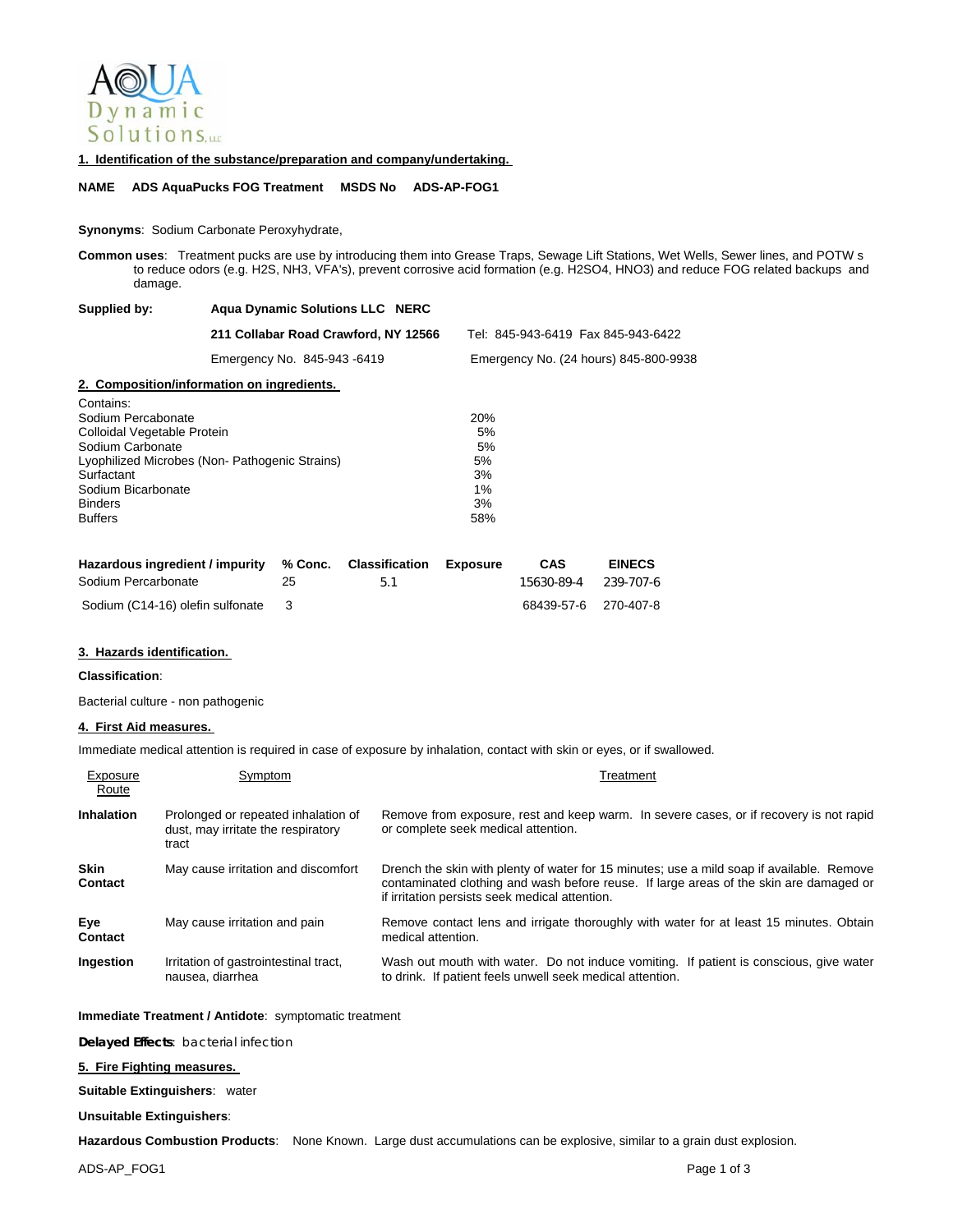**Special Equipment for Fire Fighting**: self contained breathing apparatus

### **6. Accidental Release measures.**

**Personal Precautions**: Wear appropriate PPE - See section 8

**Environmental Precautions**: The bacteria and carriers are naturally occurring and should not pose an environmental risk.

**Clean up Procedure**: Vacuum spilled material and place in closed plastic bags for disposal. Wash spill site with water. If bacterial contamination is an issue use chlorine to kill the bacillus spores.

# **7. Handling & Storage.**

**Handling Ventilation**: Good general ventilation.

**Recommended procedures & equipment**: avoid creating dust

**Storage** Store in a dry area.

**Keep away from**: See section 10

**Suitable storage Media**: original container with closed lid

#### **Precautions against static discharge**: NA

### **8. Exposure Controls/personal protection.**

**Exposure Limits**: NA

### **Personal Protective Equipment**:

- **Respiratory:** NIOSH approved dust filter respirator for exposure above permissible exposure limits. Respiratory protection programs must be in accordance with 29 CFR 1910.134
- **Hand:** Wash hands after use. Gloves recommended
- **Eye:** Safety glasses or goggles recommended.
- **Skin:** Wash after exposure. Boots, aprons, or chemical suits should be used when necessary to prevent skin contact. Personal protective clothing and use of equipment must be in accordance with 29 CFR 1910.132 (general requirements), .133 (eye and face protection, and .138 (hand protection).

**Environmental controls**: Users should be aware of environmental considerations and their duties under the environmental protection act.

**Hygiene Measures**: Always wash thoroughly after handling chemicals.

# **9. Physical & Chemical Properties.**

| Appearance                 | white with specks   |
|----------------------------|---------------------|
| Odor                       | Slight Musty Odor   |
| рH                         | 8.5 (5% suspension) |
| <b>Boiling point/range</b> | NA                  |
| <b>Melting point/range</b> | ΝA                  |
| <b>Flash point</b>         | ΝA                  |
| <b>Specific gravity</b>    | ΝA                  |
| <b>Bulk density</b>        | Variable            |
| <b>Volume % Volatile</b>   | ΝA                  |
| <b>Physical state</b>      | Solid Puck          |
| Vapor pressure             | None                |
| <b>Heat solution</b>       | NA                  |
| Solubility in water        | Partially Insoluble |
| Vapor density              | Not soluble         |
| <b>Evaporation rate</b>    | ΝA                  |

# **10. Stability & Reactivity.**

**Stability**: Keep cool and dry. Pucks effervesces oxygen, upon contact with water.

**Conditions/Materials to avoid**: Avoid storing in moist and damp conditions. Mixing with additives may alter toxicological properties.

**Hazardous decomposition products:** None known